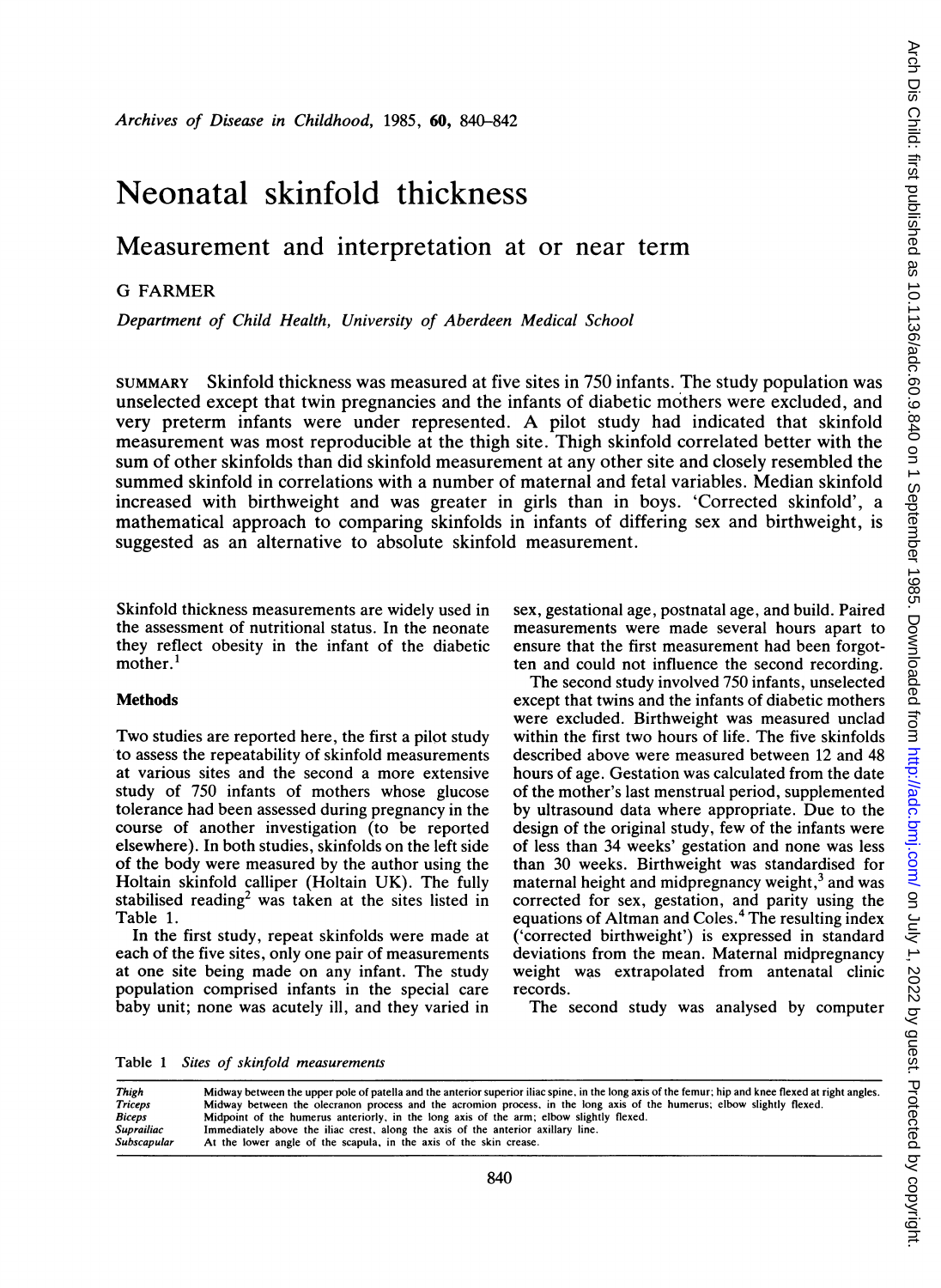package.5 <sup>6</sup> Correlations are quoted as Pearson coefficients throughout, and for the purposes of these correlations, sex was coded as boy=1 and  $girl=2.$ 

#### **Results**

The results of the first study are summarised in Table 2. No significant trend was found between initial and repeat readings at any site. When coefficients of variation were examined, the difference between repeat readings was lowest for thigh skinfold.

In the second study, skinfolds measured at different sites were correlated. The resulting coefficients varied between  $0.821$  (thigh with triceps) and 0-615 (suprailiac with biceps). Limb skinfolds as a group did not seem to vary independently of trunk skinfolds. In Table 3, the skinfold at each site is correlated with the sum of values at all other sites. Thigh skinfold correlated more strongly than any other with sex  $(r=0.132; P<0.001)$ , gestation  $(r=0.269; P<0.001)$ , birthweight  $(r=0.644; P<0.001)$ , and maternal midpregnancy weight  $(r=0.216)$ ; P<O-OO1). All skinfolds correlated significantly with parity ( $r=0.085$  to 0.118). None correlated significantly with social class, and measurements at biceps and triceps sites did not correlate significantly with sex. When the sum of all skinfolds was correlated with the same variables, the coefficients closely resembled those obtained using thigh skinfold.

The correlations of thigh skinfold with sex, gestation, and birthweight are shown graphically in Figs. <sup>1</sup> and 2. The partial correlation between thigh skinfold and gestation correcting for sex and birthweight was negative ( $r=-0.129$ ;  $\bar{P}$  < 0.001), indicating that skinfold thickness falls slightly but significantly in relation to birthweight with advancing gestation.

The relation between thigh skinfold and birthweight is virtually linear, with median skinfold being almost exactly 0-5 mm greater in girls than boys in all but the lowest birthweight groups (Fig. 2). Thigh skinfold can therefore be standardised for sex and birthweight by subtracting 0-5 mm from the measurement in girls, then dividing by birthweight. The resulting index, 'corrected skinfold', correlates

Table 3 Skinfolds at various sites correlated with the sum of the other skinfolds

| <b>Site</b>                             |                                     | Thigh  | Triceps             | <b>Biceps</b>                                 |                                   | Suprailiac Subscapular               |
|-----------------------------------------|-------------------------------------|--------|---------------------|-----------------------------------------------|-----------------------------------|--------------------------------------|
| Sum of other<br>skinfolds               |                                     | 0.851  | 0.845               | 0.701                                         | 0.799                             | 0.812                                |
| (All correlations significant P<0.001). |                                     |        |                     |                                               |                                   |                                      |
| Median thigh<br>skinfold (mm)           | 10.<br>8<br>6<br>11<br>್ಡ<br>2<br>n | 7<br>š | $\frac{19}{2}$<br>9 | $\frac{74}{9}$<br>30<br>$\frac{8}{32}$<br>103 | 121<br>٥<br>113                   | 24<br>83<br>Q<br>o<br>$\frac{1}{13}$ |
|                                         | ≤35                                 | 36     | 37                  | 39<br>38                                      | ۷ņ<br>Gestation (completed weeks) | 41<br>> 42                           |

Fig. <sup>1</sup> Relation between median thigh skinfold thickness and gestation in boys  $(\bullet)$  and girls  $(\circ)$ .



Fig. 2 Relation between median thigh skinfold thickness and birthweight in boys  $\longleftrightarrow$  and girls  $(...).$ 

slightly with birthweight ( $r=0.12$ ; P<0.01) but does not correlate significantly with either sex or gestation. A similar index may be constructed from the triceps fold except that no adjustment for sex is required.

Table 2 Repeatability of skinfold measurements (mm) at various sites

| <b>Site</b>   | No of cases | First reading<br>(mean) | Second reading<br>(mean) | Mean difference | Standard deviation<br>of difference | Coefficient<br>of variation |
|---------------|-------------|-------------------------|--------------------------|-----------------|-------------------------------------|-----------------------------|
| Thigh         |             | 4.30                    | 4.34                     | 0.04            | 0.37                                | 0.086                       |
| Triceps       |             | $3 - 72$                | 3.74                     | $0 - 02$        | 0.67                                | 0.179                       |
| <b>Biceps</b> |             | 3.63                    | 3.57                     | $-0.06$         | 0.54                                | 0.148                       |
| Suprailiac    |             | $3 - 24$                | $3 - 54$                 | 0.30            | 0.31                                | 0.091                       |
| Subscapular   |             | $5 - 26$                | $4 - 48$                 | $-0.78$         | 0.85                                | 0.174                       |